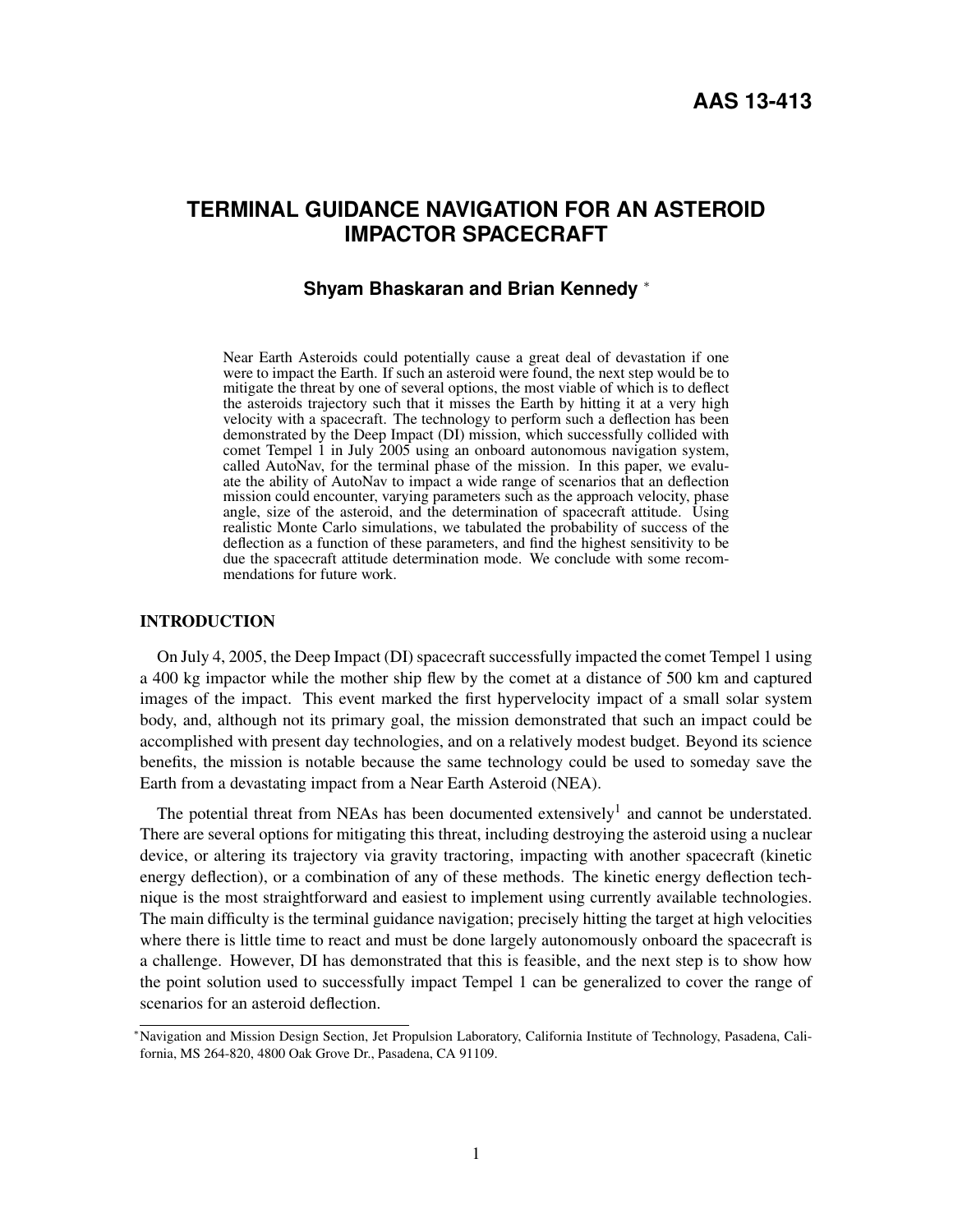DIs impact was made possible by the onboard closed loop autonomous navigation system (called AutoNav). The filter settings and sequence of events performed by AutoNav to achieve the impact were determined through simulations to maximize the probability of impact for this particular spacecraft and scenario. Some of the critical parameters were the size of the comet (roughly 6 km in diameter), approach velocity (10.5 km/s), and the approach phase angle (62 deg). The parameters for a NEA deflection could be considerably different. The range of possible sizes could be as low as 100 m in diameter or less, the approach velocity could range from below 10 km/s to as high as 20 km/s, and the approach phase could range from near 0 deg to near 180 deg (i.e., fully lit or no solar illumination). Thus, before a deflection mission is undertaken, it is important to understand how the terminal guidance will perform under a range of conditions.

In this paper, we expand the experience base of using AutoNav for terminal guidance in an asteroid deflection mission and parameterize the probability of achieving a successful impact on a sample set of deflection missions. We first determined the ranges of parameters for deflection missions through example scenarios from the literature in order to define the scope of conditions that AutoNav needs to handle. This is combined with information on several important spacecraft hardware considerations that affect AutoNav performance and their interaction with the mission parameters. Finally, Monte Carlo simulations of AutoNav terminal guidance were performed on selected scenarios, varying all relevant parameters, to obtain statistics on probabilities of impact. The simulations are run using high fidelity models which describe the spacecraft trajectory, spacecraft attitude errors, and ephemeris errors of the target body. The simulations include: 1) generation of realistic images using triaxial ellipsoid shape model and the parameters of the camera, 2) determination of the orbit using a batch least-squares filter, and 3) maneuver targeting to achieve impact conditions.

# DEEP SPACE NAVIGATION

The first step in any deep space mission is to design the reference trajectory to achieve the target conditions, which, in this case, is to impact a candidate set of asteroids or a particular one. The techniques to design these trajectories, optimizing parameters of interest such as fuel expenditure or time-of-flight, are covered elsewhere (see [\[2\]](#page-16-1) for an example) and not in the scope of this paper. However, the ensemble set of trajectories found in [ [2\]](#page-16-1) were used to define the scope of the problem and will be referred to later.

Once a particular set of trajectories is found, the next step is to analyze them for its flyability from a navigation perspective. This includes performing linear covariance analyses to determine the navigation delivery performance and statistics on maneuver  $\Delta V$  requirements for the mission. The covariance analysis involves using a realistic tracking schedule to simulate tracking data and fitting the data in a least-squares process to determine the orbit. The tracking data includes two-way Doppler and range, plus optical data (images of the target object taken with an onboard camera) The least-squares fitting provides error covariances which statistically describe how accurate the spacecraft can be navigated. This also provides inputs to simulate the maneuvers required to achieve the target; this is done via Monte Carlo simulations which sample the orbit determination errors to design the maneuvers. The end result describes the amount of fuel needed to fly the mission. When the mission is actually flown, real tracking data replaces the simulated ones, and the best fit orbit is used to design the maneuvers. If all has gone according to plan, the delivery errors to the target and the fuel required will be within the statistics of the pre-flight analysis. We will not cover the details of navigation for the launch, cruise, and target approach mission phases; for a general overview deep space navigation techniques, see [\[3\]](#page-16-2); [\[4\]](#page-16-3) shows an example of its application for a comet flyby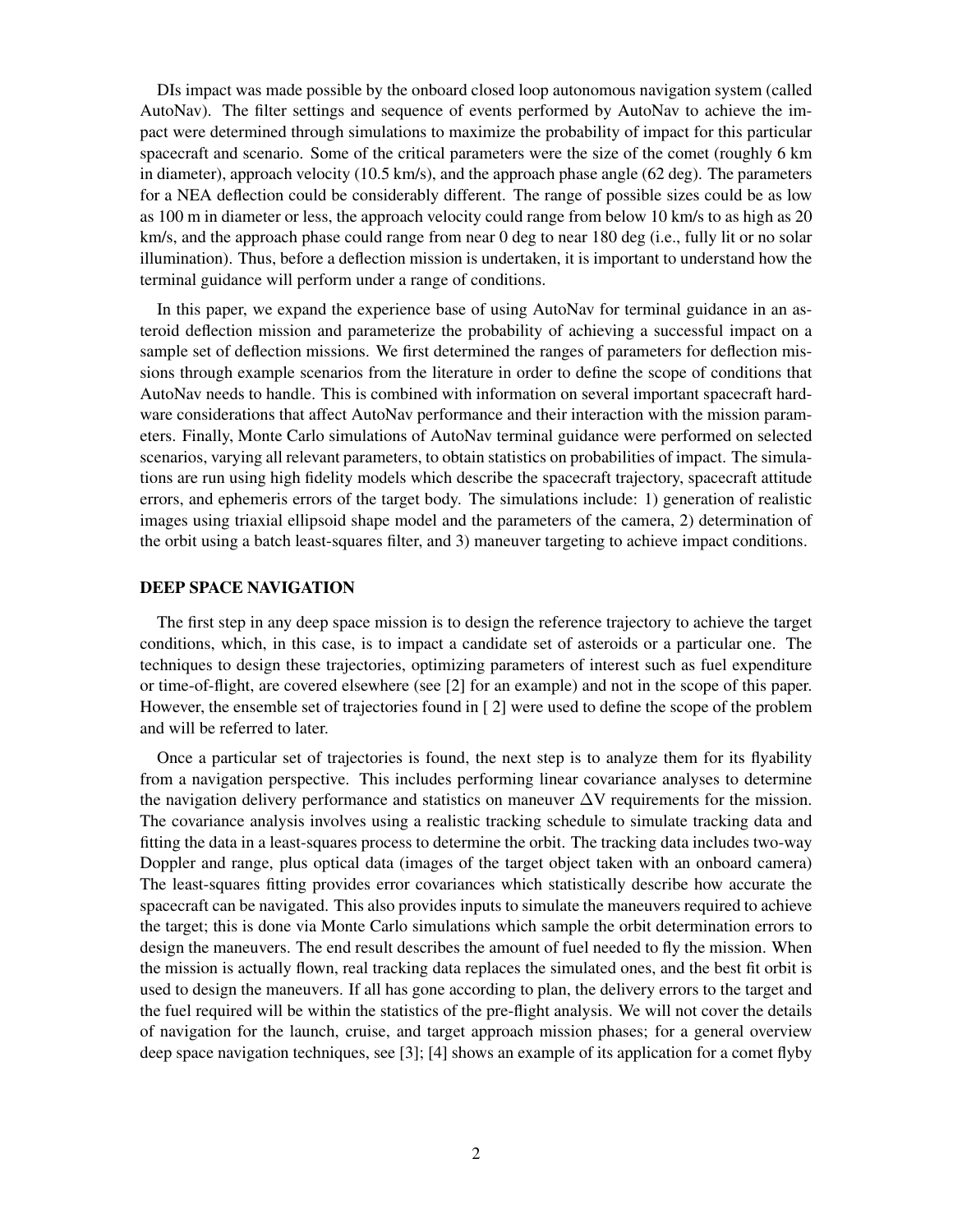mission which closely resembles that of an asteroid impactor.

For this paper, we are concerned with the impactor's terminal guidance navigation, which we define as the phase beginning roughly 2-3 hours prior to impact. At this stage, ground navigation techniques are impractical due to the round-trip light time and the onboard navigation system, AutoNav, must be used. Details of the AutoNav system and how it was used on various missions can be found in [\[5\]](#page-16-4), [\[6\]](#page-16-5), and [\[7\]](#page-16-6); here we will briefly describe the orbit determination filter as used by AutoNav in a subsequent section. First we describe some other considerations necessary to completely describe the problem set up.

# ASTEROID EPHEMERIS

In order to successfully hit an asteroid with a spacecraft, two critical pieces of information are needed. The first is knowledge of the spacecraft's trajectory as described above. The second is knowledge of the target asteroid's orbit. Preliminary estimates of the latter are provided through ground-based observations of the asteroid, primarily from optical telescopes, but also in a limited number of cases from radar bounces off the asteroid.<sup>[8](#page-16-7)</sup> The accuracy of this method is dependent on many factors including the density, quality, resolution, and geometry of the observations, the orbital characteristics of the asteroid, and the length of time from the last observation to the time of spacecraft approach and impact. In general, however, we can say that the accuracy of the orbit from ground-based observations as the spacecraft approaches will be in the tens of km range. This is obviously not good enough to hit an object which may only be a 100 m across, and thus eventually the ephemeris knowledge must be reduced to better than this level. The key point, however, is that it is not the asteroid's (or the spacecraft's for that matter) heliocentric orbit that must be known accurately but the relative orbit of the spacecraft to the asteroid. This information is obtained by the onboard camera, which will now be described.

# CAMERA

Optical navigation, or OpNav, is the science of using an onboard camera as a navigation device.<sup>[9](#page-16-8)</sup> Opnav involves taking images of solar system bodies against a star background; precisely locating the center of the body provides an angular measurement than can be used as data for an orbit determination filter. Unlike Doppler and ranging which provides an Earth-relative measurement, Opnav data type is the only one that provides navigation information relative to a target body. Because it is an angular measure, the data becomes stronger as the spacecraft gets closer to the target.

In recent times, the camera used for Opnav is usually a combination of camera lenses focusing light onto a Charge-Coupled-Device (CCD) array. The light energy from a source in the form of photons is measured in each pixel of the array and output, through an analog to digital converter, as a "data number (DN)". The signal to noise  $(S/N)$  ratio of the light source is a function of various properties of the camera optics and electronics; in order for a signal to be usable, the ratio must be greater than around 3. The resolution and field-of-view (FOV) of the camera is determined by a combination of the camera lens focal length, and the size and number of the pixel array on the CCD. One simple measure of the resolution is the IFOV, the angular resolution of a single pixel, which can be computed as:

$$
IFOV = 1/FK, \t(1)
$$

where  $F$  is the focal length in mm, and  $K$  is the reciprocal of the pixel dimensions, expressed as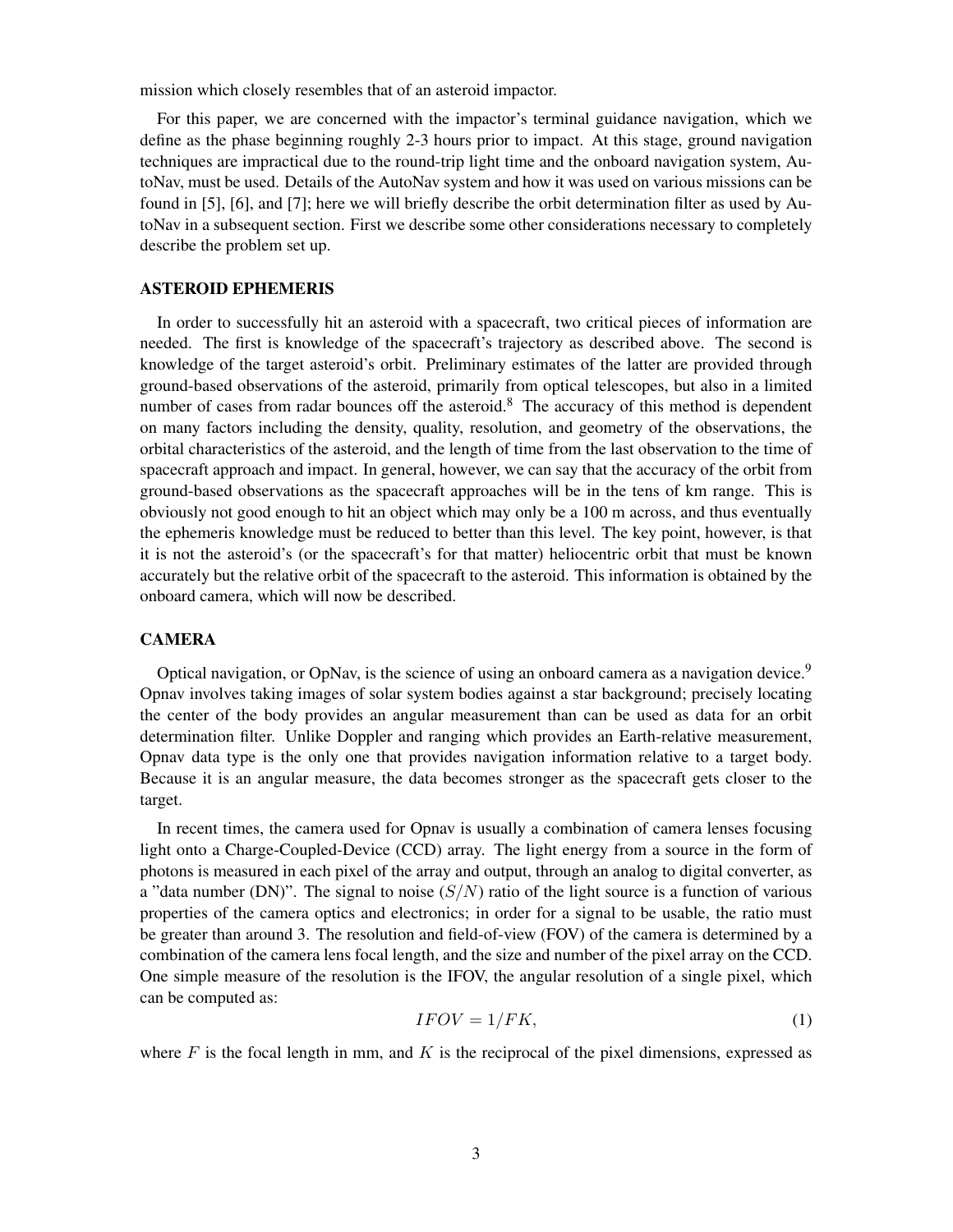pixels/mm. For example, the medium resolution camera on DI had a focal length of 2101 mm and a value of K of 47.6 pixels/mm, giving an effective IFOV of 10 microradians. This parameter is particularly important for the impactor application because the IFOV determines the accuracy of an Opnav measurement as well as when an asteroid becomes "resolved", that is, when its angular extent in the camera FOV is larger than a pixel. Even when the asteroid is unresolved, however, its light is spread over several pixels due to diffraction, and to a lesser extent, slight defocusing of the lens. This spread is defined by the camera's pointspread function (PSF), which can be modeled as a Gaussian function, and typical values of the PSF disperse the light from the unresolved source such that the central peak contains 30-40% of the total light from the source. Note that stars in the FOV are also unresolved and look very similar to unresolved objects.

Detection of the target asteroid depends on many factors including the sensitivity and noise of the camera, the size, shape, orientation, approach phase angle, exposure duration, and the stability of the spacecraft over the exposure duration. Because the asteroids in consideration for an impactor are small (less than 300 m in diameter), the detection will usually be fairly late on approach. The exact time will depend on the specific scenario, but overall It is expected that the  $S/N$  will not be sufficient for detection until a day or two before impact at the earliest. If detection does occur over a day before impact, then the initial target relative orbit determination can be done on the ground, and a maneuver uplinked to remove the tens of km of asteroid ephemeris error described earlier. If detection is within a day or less, then the turnaround time for ground in the loop processing becomes problematic and the entire targeting process must be done using AutoNav. We define the terminal guidance phase as the part where the onboard process takes over.

Once detection occurs, the center of the object in the camera FOV must be precisely determined, a process called centerfinding. For stars and unresolved asteroids, several methods are available which fit a Gaussian or other function to the diffused signal.<sup>[9](#page-16-8)</sup> Because of the PSF, this methodology can locate the center of a source to much better than a pixel. For stars whose catalogued positions are well known and have good S/N, the accuracy of the centerfinding can typically be as low as 0.02 pixels. Unresolved targets are typically determined to the 0.1-0.2 pixel level. As the asteroid becomes resolved, the Gaussian model no longer resembles the image as the shape of the asteroid becomes observable. In this case, the center can be found using a simple brightness moment algorithm. The accuracy of this method to locate the center of figure of the asteroid varies depending on its shape and the angle the approach phase angle (the asteroid-centered angle between the incoming asymptote of the spacecraft and sun), and will be proportional to the size of the asteroid in the camera FOV.

The primary purpose of locating stars in the image is to provide the inertial frame in which to measure the angle of the target asteroid relative to the spacecraft. Any error in this angle will be interpreted by the orbit determination filter as a translational motion of the spacecraft relative to the target. Normally, the inertial camera frame is given by the spacecraft's attitude control system (ACS), but as will be described in the next section, the accuracy of this information may not be sufficient for precise targeting. Thus, if available, visible stars in the image can be used to determine the camera attitude to well below the noise level of the angular measure of the target object. In principle, two stars are sufficient, but ideally three or more are needed to reduce catalogue and centroiding errors. The question then shifts to the likelihood that at least two stars will be visible in an image taken of the target body. This is not easily answerable on a general level; it depends on several factors, including the brightnesses of the background stars in the direction of the approach asymptote, the sensitivity and dynamic range of the camera, and duration of the exposure. As will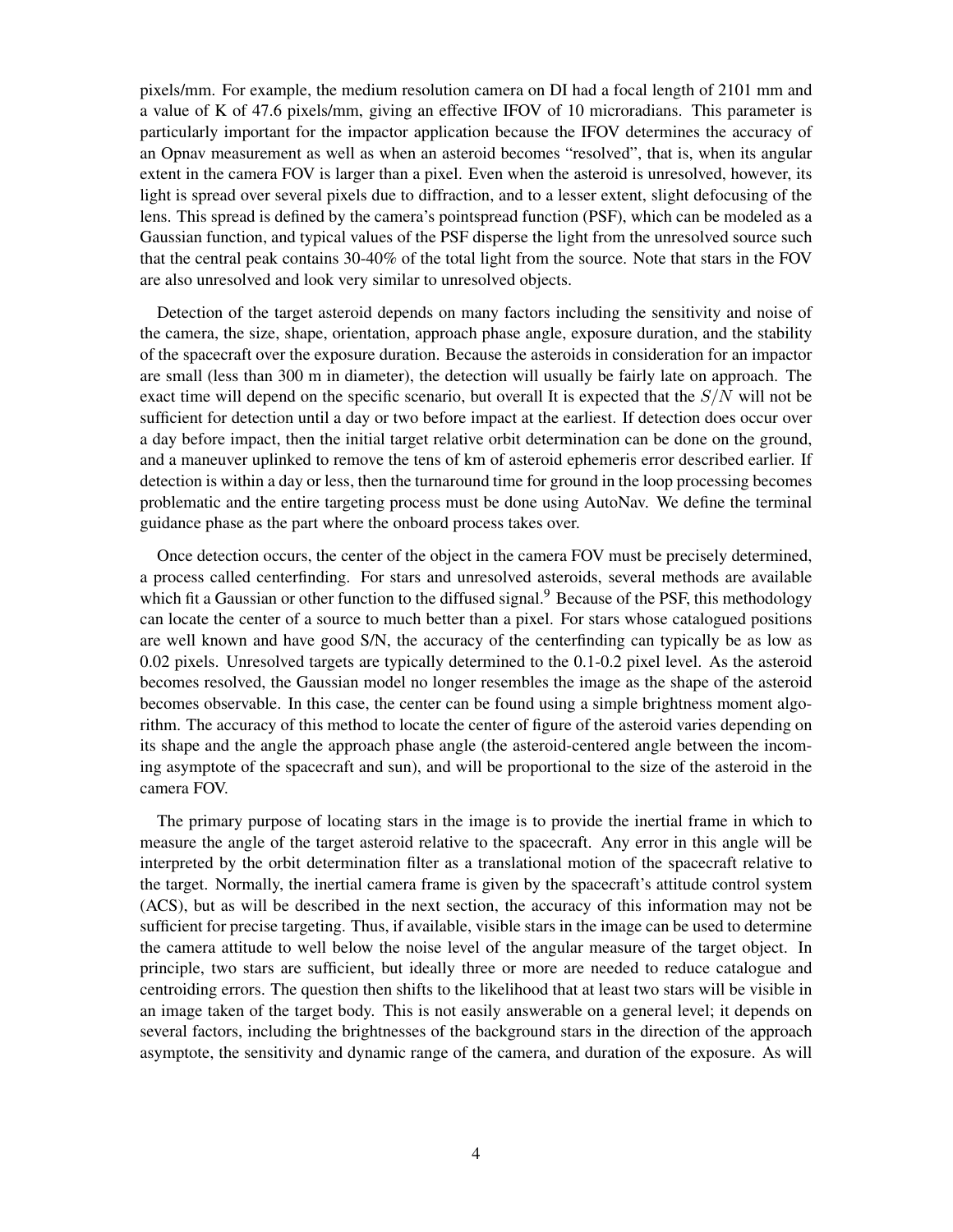be shown in the simulations, the attitude knowledge is the single biggest factor in determining the likelihood of a successful impact. Thus, for a given target and approach trajectory, an important trade is to determine whether the camera has the sufficient sensitivity and dynamic range to capture both the background stars and asteroid in the same image with sufficient  $S/N$  and below the CCD's saturation level, noting that the asteroid brightness will vary considerably as the asteroid gets closer. If the camera limitations prevent it, then alternate schemes can be worked where alternate frames are taken, bracketing a frame optimized to capture the asteroid by frames capturing the stars. In this manner, the attitude can be interpolated between the two star frames to get reasonable accuracy.

# SPACECRAFT ATTITUDE CONTROL SYSTEM

Knowledge and control of the spacecraft's orientation is done by the onboard ACS. To get absolute inertial attitude, star trackers are used; these relatively wide FOV cameras (typically 20-40 deg) match the pattern of stars seen in the image to catalogued star locations and then solve for the boresight pointing. The mounting of the star cameras is known, so the boresight pointing can be related to the defined Cartesian axes of the spacecraft. Generally, at least two star trackers, pointing in different directions, are used. This provides redundancy as well as better geometric information to improve attitude knowledge. Gyroscopic Inertial Measurement Units (IMUs) are also used to propagate the attitude knowledge in the absence of star tracker information. The gyros provide attitude rate information, so they must be initialized with absolute information from star trackers, after which the rates are propagated. A Kalman filter is used to combine star tracker and IMU data to obtain the current attitude.

If stars are not available in the navigation camera to get a high accuracy pointing solution, then the orbit determination filter must rely on the attitude knowledge available from ACS. Because the star trackers have much wider FOVs than the navigation camera, its resolution, and hence accuracy, is coarser. Furthermore, the propagation of the attitude between star tracker measurements with the IMUs also suffer from gyro error sources. The interaction between the ACS attitude knowledge and the AutoNav orbit solution is a complex subject, and much of the analysis of AutoNav performance is dedicated to understanding this interaction (see [\[7\]](#page-16-6) and [\[10\]](#page-16-9) for examples). To summarize, we have found that the optimal scenario is to turn off star tracker updates prior to the initiation of AutoNav. This avoids the "star tracker spatial error" problem – a phenomenon where the attitude knowledge makes sudden and unexpected shifts as stars near the edge of the tracker frame go in and out of the frame. When AutoNav is started, there is an initial knowledge error of the attitude, then the remaining error is strictly due to gyro errors as the attitude is propagated. These gyro errors can be quantified statistically based on known performance specifications, primarily the gyro rate error be quantified statistically based on known performance specifications, primarify the gyro rate error (given in deg/√hr), and the angle random walk error (given in deg/√hr). later, we use these specifications to see their effect on the terminal navigation.

# ORBIT DETERMINATION

Orbit determination (OD) is the process of combining the Opnav measurements of the target location in a filter to estimate the full cartesian state of the spacecraft. We use a batch filter such that all the measurements are processed to get an estimate of the state at an epoch time. This state can then be propagated forward to get the state at other times. The measurements are the coordinates of the target brightness centroid in the camera frame; the horizontal coordinate is referred to as pixel, and the vertical is line. The relationship between the pixel/line coordinate and the line-of-sight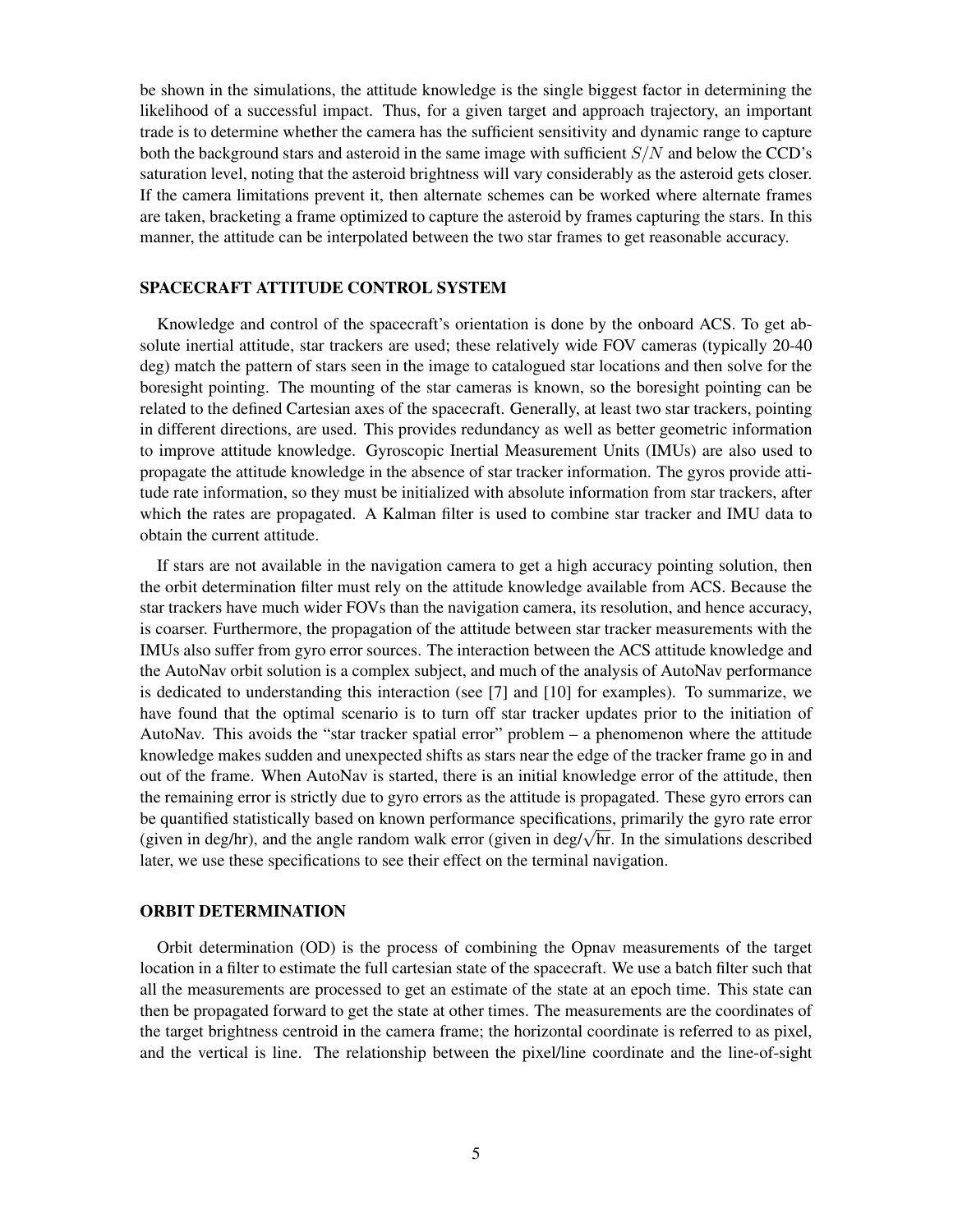direction to the asteroid is described in detail in [\[9\]](#page-16-8) and is a function of the spacecraft's orientation and target relative state, and the camera parameters.

In the flight AutoNav code, the dynamic model uses full numerical integration of the equations of motion, with gravitational acceleration from the Sun and planets, plus solar radiation pressure acceleration, included in the force model. For all practical purposes, however, the dynamics of a spacecraft flying by a small asteroid can be modeled as straight line motion relative to the asteroid; solar radiation force has little effect in the 2-3 hours on approach. Thus, for simplicity and computational speed, we model the spacecraft trajectory as a straight line with the only perturbing force coming from maneuvers executed by the spacecraft.

The only other effect on the measurement is the ACS errors in the case where stars are not visible in the navigation camera. Once again, for simplicity and without loss of generality, we can assume that the camera boresight is located along one of the spacecraft axes. Then, attitude errors in the axes perpendicular to the boresight are mapped directly into pixel and line camera coordinates. Attitude errors around the boresight will have little effect on the observed location of the target given the magnitudes of the errors we are considering. We then model the ACS error as a bias and rate in both pixel and line directions.

To complete the batch filter formulation, $11$  we describe the state vector to be estimated as:

$$
X = \left[ x \ y \ z \ \dot{x} \ \dot{y} \ \dot{z} \ P \ \dot{P} \ L \ \dot{L} \right]. \tag{2}
$$

where

 $x, y, z =$  the asteroid-centered Cartesian position vector of the spacecraft at the epoch time,

 $\dot{x}, \dot{y}, \dot{z}$  = the asteroid-centered Cartesian velocity vector of the spacecraft at the epoch time,

 $P, \dot{L}$  = the attitude bias and rate in the camera pixel coordinate,

 $L, \dot{L}$  = the attitude bias and rate in the camera line coordinate.

Define the dynamic parameters,  $S = \begin{bmatrix} x & y & z & \dot{x} & \dot{y} & \dot{z} \end{bmatrix}$ , and the observational bias parameters,  $Q = [P \dot{P} \dot{L} \dot{L}]$ . The sensitivity matrix, H, is the partial derivate of the pixel/line centroid coordinate with respect to the state vector:

$$
\mathbf{H} = \begin{bmatrix} \frac{\partial p}{\partial S} & \frac{\partial p}{\partial Q} \\ \frac{\partial l}{\partial S} & \frac{\partial l}{\partial Q} \end{bmatrix}.
$$
 (3)

The partials with respect to the dynamic parameters, S, are given in Reference [9;](#page-16-8) the partials with respect to the bias and rate parameters are simply:

$$
\begin{bmatrix}\n\frac{\partial p}{\partial Q} \\
\frac{\partial l}{\partial Q}\n\end{bmatrix} = \begin{bmatrix}\n1 & t & 0 & 0 \\
0 & 0 & 1 & t\n\end{bmatrix}.
$$
\n(4)

Given an initial guess at the initial state, an  $\eta x^2$  matrix of residuals, Y, can be computed by differencing the actual observed predicted pixel/line location of the asteroid with predicted values based on the initial guess. The least squares fit to get the best estimate of the state at the epoch,  $\hat{x}$ , is then

$$
\hat{x} = (\mathbf{H}^T W \mathbf{H})^{-1} \mathbf{H}^T \mathbf{W} \mathbf{Y},\tag{5}
$$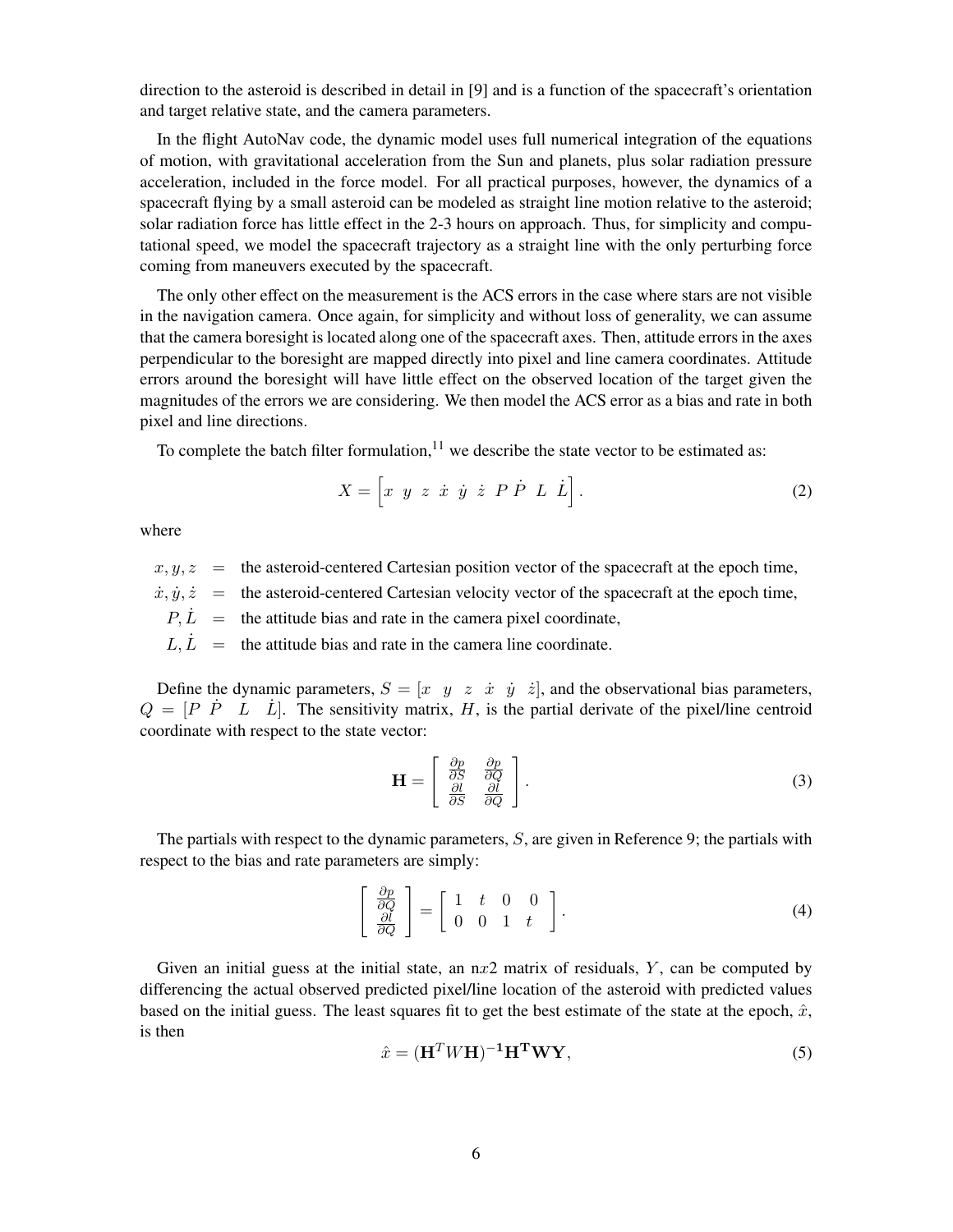W is an  $2x2$  matrix of data weights, defined as

$$
\mathbf{W} = \begin{bmatrix} 1/\sigma_p^2 & 0\\ 0 & 1/\sigma_l^2 \end{bmatrix},
$$
 (6)

where  $\sigma_p$  and  $\sigma_l$  are uncertainties on each pixel and line observation, respectively. The fitting process usually takes several iterations to converge on a solution, and given the epoch state solution, the future state at any time can be obtained by forward propagation.

Of particular interest is the miss distance at encounter, which ideally is 0 or some small value which is known to be on the surface of the target. A convenient way to represent this miss is the Bplane coordinate system. This frame is centered on the asteroid and perpendicular to the incoming asymptote (Figure [1\)](#page-7-0). The B-vector describes where the asymptote pierces the plane, the horizontal and vertical axes are denoted as T and R, and the coordinates of the piercing point are  $B \cdot T$ and  $B \bullet R$ . The third, out-of-plane component is the Linearized Time-of-Flight, or LTOF. For a linear flyby, the B-plane can be computed from the cartesian via the following steps. Let  $V_{\infty}$  be the asteroid-relative incoming velocity vector of the spacecraft, and  $X$  is its position anywhere along the trajectory. Then,

$$
S = V_{\infty}/\|V_{\infty}\|,\tag{7}
$$

$$
C = \sqrt{1 - S_3^2}.\tag{8}
$$

Then, the elements of  $T$  are computed as:

$$
T_1 = S_2/C, \tag{9}
$$

$$
T_2 = -S_1/C,\tag{10}
$$

$$
T_3 = 0 \tag{11}
$$

The third axes,  $R = S \times T$ . The elements of the B-plane are then:

$$
B \bullet R = X \bullet R^T, \tag{12}
$$

$$
B \bullet T = X \bullet T^T, \tag{13}
$$

$$
LTOF = X \bullet S^T / ||V_{\infty}||. \tag{14}
$$

# MANEUVER COMPUTATION

Once the orbit is determined and the miss distance at the encounter determined, maneuvers must be computed to re-target the trajectory back to the intended aimpoint. The targeting algorithm is as follows. If we define  $Z$  to be a vector of targeted parameters in position, where

$$
Z = [B \bullet R_t \ B \bullet T_t \ LTOF_t]^T, \qquad (15)
$$

denotes the desired B-plane state at impact (nominally all 0 if we wish to target the exact center of the body), and  $\Delta V$  are the three components of the velocity adjustment used to control the trajectory, where

$$
\Delta V = [\Delta V_x \ \Delta V_y \ \Delta V_z]^T,\tag{16}
$$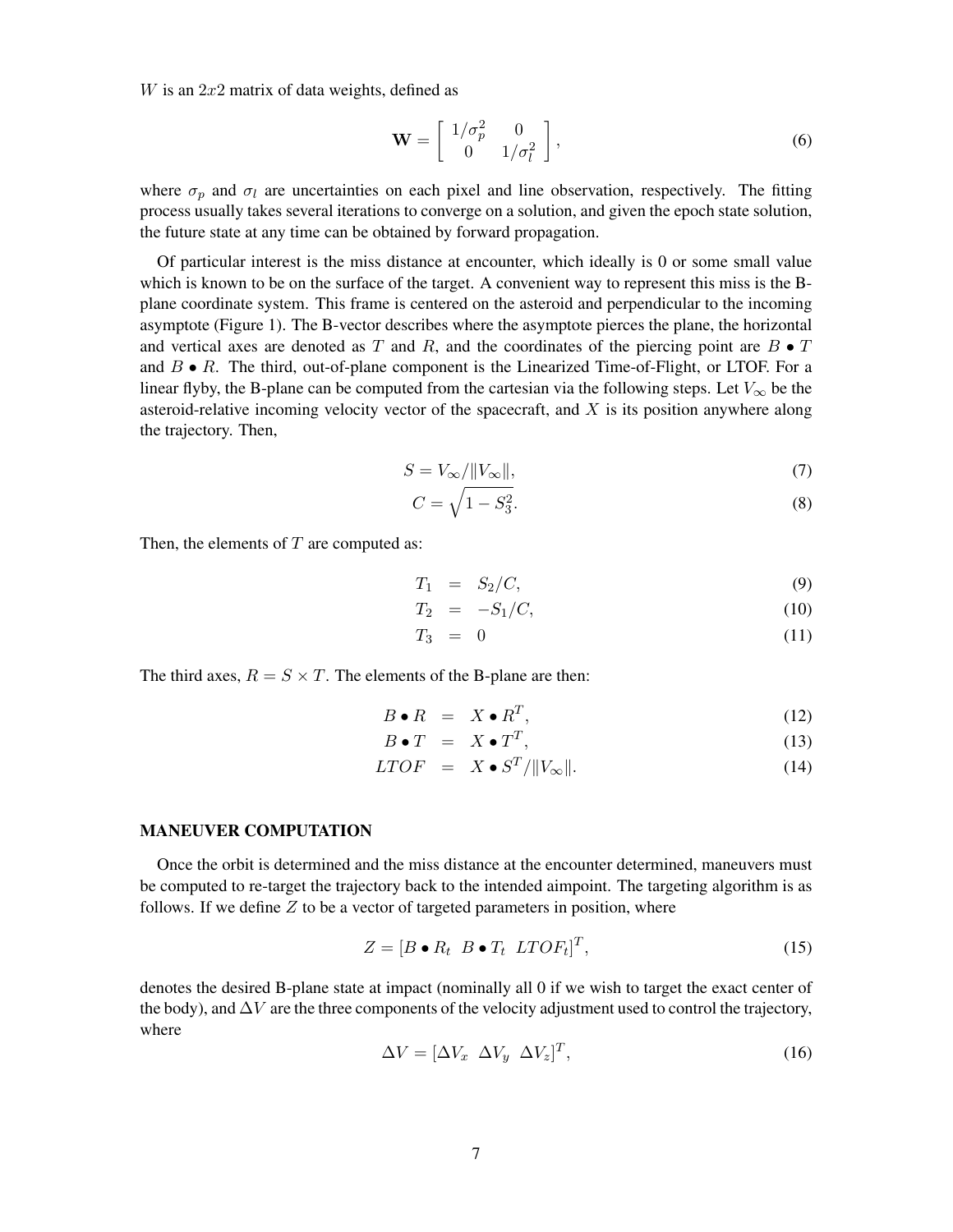

<span id="page-7-0"></span>Figure 1. B-plane coordinate system

then the sensitivity matrix  $K$  of the control parameters to the target is:

<span id="page-7-1"></span>
$$
\mathbf{K} = \begin{bmatrix} \frac{\partial B \bullet R_t}{\partial \Delta V_x} & \frac{\partial B \bullet R_t}{\partial \Delta V_y} & \frac{\partial B \bullet R_t}{\partial \Delta V_z} \\ \frac{\partial B \bullet T_t}{\partial \Delta V_x} & \frac{\partial B \bullet T_t}{\partial \Delta V_y} & \frac{\partial B \bullet T_t}{\partial \Delta V_z} \\ \frac{\partial LTOF_t}{\partial \Delta V_x} & \frac{\partial LTOF_t}{\partial \Delta V_y} & \frac{\partial LTOF_t}{\partial \Delta V_z} \end{bmatrix} . \tag{17}
$$

Thus

$$
K\Delta V = Z \tag{18}
$$

and solving for the maneuver,

$$
\Delta V = K^{-1}Z.\tag{19}
$$

Starting with an initial reference trajectory and guess at the  $\Delta V$ , the sensitivity matrix in Eq. [\(17\)](#page-7-1) can be evaluated numerically by finite differencing methods. The initial guess is usually 0 which works sufficiently well in the dynamic regime we are working in. Several iterations are necessary to converge, *i.e.*, when the miss distance (distance between the desired and achieved target) is less than some small tolerance. Normally, a single maneuver along the approach will not be enough as OD and maneuver execution errors will dominate initially; several maneuvers are used to fine tune the targeting. The placement of maneuvers for our scenarios are described in the next section. Following the DI nomenclature, we refer to each maneuver as Impactor Targeting Maneuvers, or ITMs.

### TERMINAL GUIDANCE SCENARIO

The approach we take for the terminal guidance is schematically shown in Fig. [2,](#page-8-0) and is similar to that taken on the DI impactor. DI performed 3 ITMs at E-90 min, E-35 min, and E-12.5 min to hit Tempel 1. In DI's case, the comet had been seen for months in the camera, and at the shuttering of the first AutoNav image at E-2 hours, was about 10 pixels across. In our asteroid scenarios, however,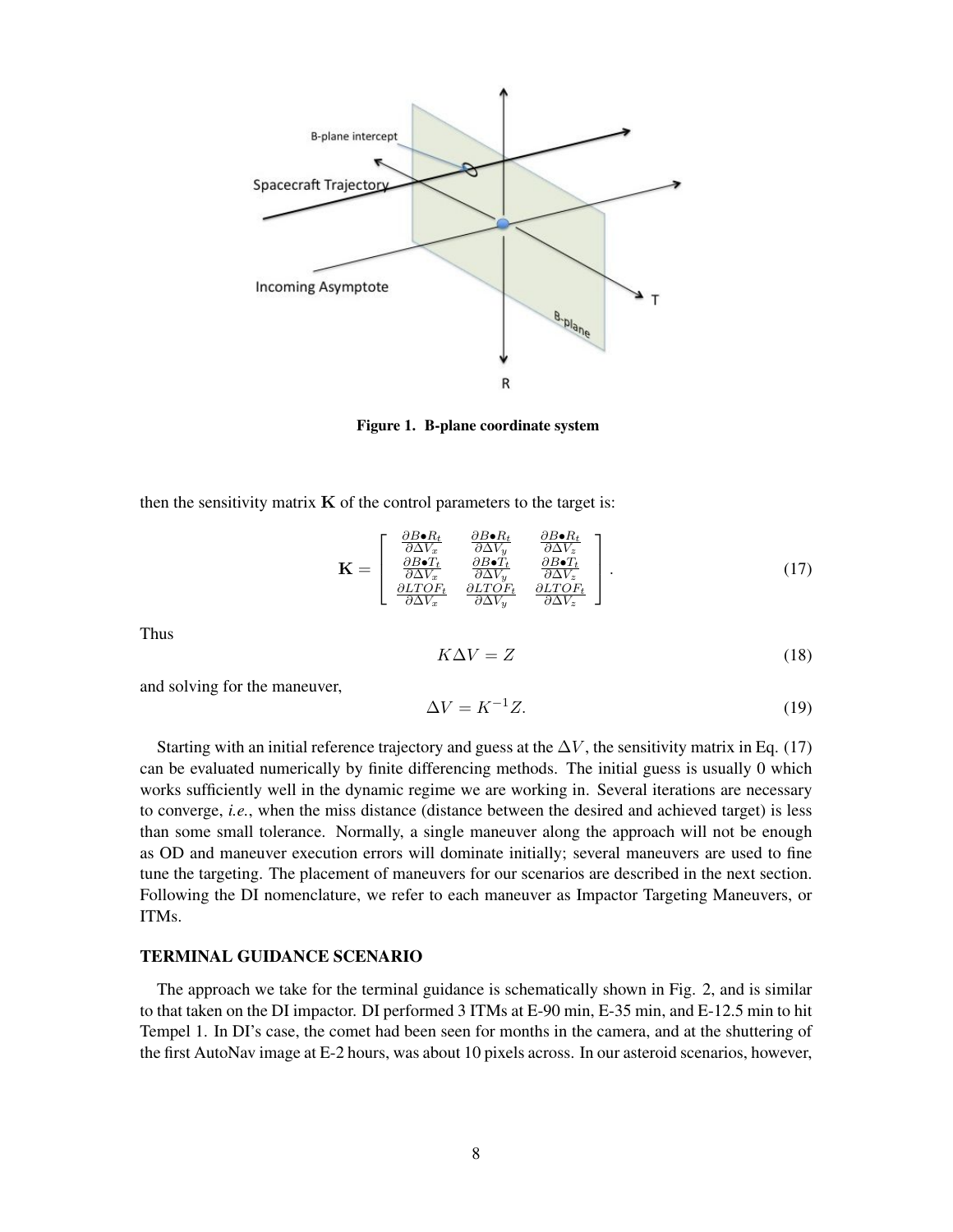it is quite possible that the asteroid would not have been seen prior to initiation of AutoNav, and is almost always unresolved at this time. We therefore make the assumption that the first ITM is used to correct the bulk of the initial target relative error in the trajectory, which will be a combination of the heliocentric asteroid ephemeris error, and the spacecraft's heliocentric orbit error based on ground radiometric tracking.



<span id="page-8-0"></span>Figure 2. Terminal guidance scenario

Because the size of the maneuver scales as the reciprocal of distance, it is advantageous to perform the first targeting maneuver as early as possible. However, it is also necessary to insure that the target has been positively identified and a good OD solution be available before committing to a maneuver. Thus, the exact timing of the maneuver will be dependent on the particular scenario, but in general, starting AutoNav 2 hours before impact is a reasonable starting point. With images taken at a rate of one every 15-30 seconds to allow for processing time, placing the first ITM at E-90 minutes allows for a good block of data to be accumulated. This has the added benefit of being able to perform outlier checking to make sure bad data, such as a misidentification of spurious signals for the target, can be rejected. The data is cutoff 2-3 minutes before the maneuver to allow for the sequence to rotate the spacecraft in the proper orientation (if needed) to perform the burn.

The second burn is needed largely to clean up any errors from the first. Since maneuver execution errors from the first ITM have the longest time to propagate, it is desirable to clean up errors from this maneuver. The timing of ITM 2 is slightly arbitrary and the requirement is to place it somewhere between ITM 1 and ITM 2 such that enough data has accumulated before the OD cutoff to have a good OD fit, and enough time is available after this maneuver to accumulate sufficient data prior to ITM 3. Furthermore, from an operational sense, it is also desirable to perform this maneuver at a time such that: (1) if ITM 1 does not execute successfully, the size of this burn needed to remove ephemeris errors does not use up excessive amounts of fuel, and (2) there is some reasonable chance that if ITM 3 fails to execute, the spacecraft will still impact. For our simulations, we have placed this maneuver at around the E- 1 hour point.

The final maneuver is the most critical as this one will have to guarantee an impact with very high probability. Given the approach velocities and sizes of the asteroids in question, it is likely that the asteroid will have been unresolved in the images through the first two maneuvers. Thus, it is highly desirable that the last maneuver be performed after the asteroid is resolved such that the brightness centroid is unambiguously on the surface for several camera frames. It should be noted, however, that even if the asteroid is resolved, the amount of surface area illuminated will be dependent on the overall shape and aspect ratio of the asteroid, and the approach phase angle. Simulations performed for DI showed that in some cases, the view of the target could be only a thin crescent or even have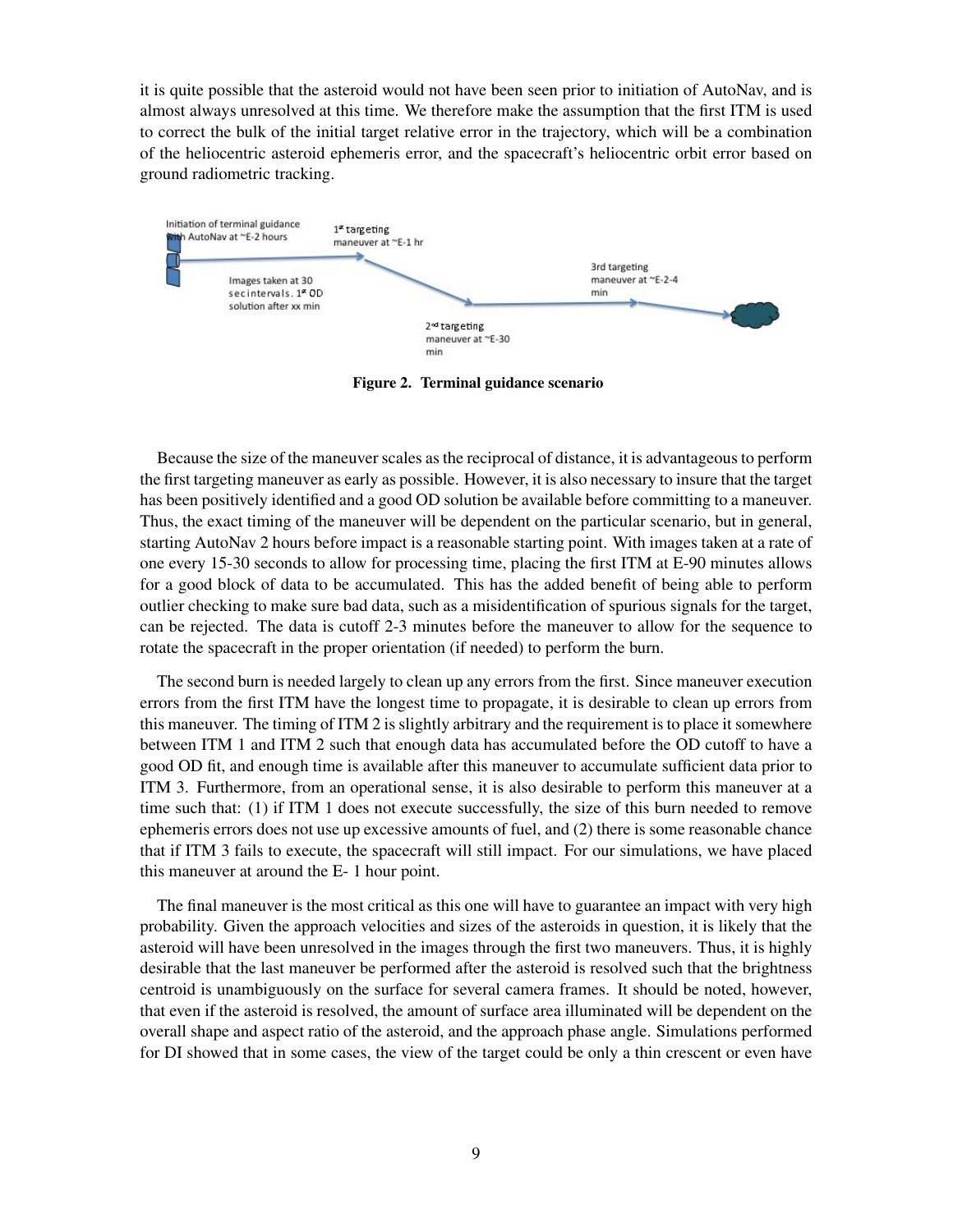multiple discrete lobes.<sup>[12](#page-17-1)</sup> The size of the object in the FOV can be calculated by the formula:

$$
N_p = d/(V_{\infty}t \ IFOV). \tag{20}
$$

where  $N_p$  is the desired size of the asteroid in pixesl, d is the diameter of the target, t is the time to encounter, and  $V_{\infty}$  is the approach velocity. We can also use the formula to solve for the time, picking a value of  $N_p$  we want the last image to have; for most of the scenarios we describe below, we chose 5 as a minimum size and do the last burn only after an image with the object at this size is taken. In cases where the  $V_{\infty}$  is very large, however, this is infeasible because the time is too short to process the image, perform the OD, and turn and do the maneuver by the time the target gets to this size.

### CASE STUDY SCENARIOS

As described earlier, AutoNav for DI was optimized carefully for its particular scenario. We would like to broaden the analysis to encompass a range of scenarios that an asteroid impact mission can encounter. In principle, this is a very wide set of conditions, but we can narrow it down by leveraging off other studies on trajectory searches for impact missions. In particular, a recent study by Hernandez and Barbee performed a search on accessible NEOs for a deflection experiment and narrowed down mission possibilities to them using specific search criteria.<sup>[2](#page-16-1)</sup> Although not published yet, they performed an additional search redefining the criteria such that candidate trajectories that minimize the approach phase angle (an important consideration for imaging on approach) were selected. This resulted is a set of 128 trajectories; in Fig. [3](#page-9-0) we plot the approach phase angles as a function of the  $V_{\infty}$ . The diameters of asteroids represented in this data set range from a minimum of around 100 m and a maximum of near 300 m.



<span id="page-9-0"></span>Figure 3. Phase vs.  $V_{\infty}$  for Candidate Mission Set (data from [\[2\]](#page-16-1))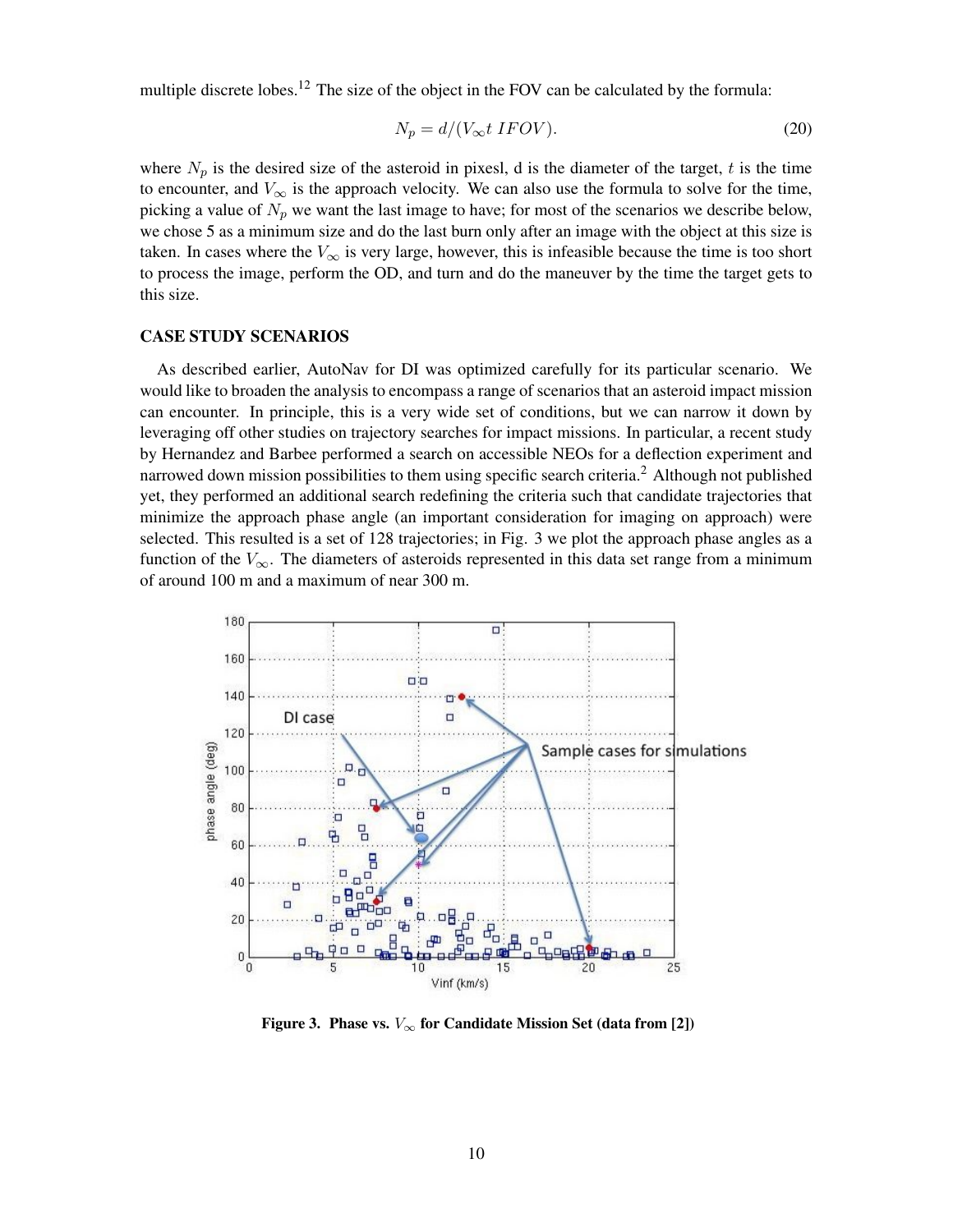Fig. [3](#page-9-0) shows that the  $V_{\infty}$ s can range from about 3 km/s to upwards of 20 km/s, and the phases range from near 0 deg to almost 180 deg. For our simulations, we picked 4 spot locations from the plot that represent a broad range of conditions. These cases are detailed in the following table and shown on the plot (for reference, DI's location on this plot is also labeled). Cases 1 and 2 represent relatively benign scenarios at the low end of the approach velocities and low to moderate approach phase angles. Cases 3 and 4 represent more extreme scenarios; Case 3 for a high phase angle and Case 4 for very high approach velocities. We used the size data as a bounds on the target diameters for our scenarios.

The variations tried for each case were for an asteroid with harmonic mean diameters of 100 m and 300 m, representing the lower and higher ends of the asteroid sizes present in the data shown in Fig. [3.](#page-9-0) For the triaxial ellipsoid model, we assumed an aspect ration of 1.5:1 for the largest and 2 smaller axes. Thus, the 100 m asteroid has major and minor diameters of 130 and 65 m, while the 300 m asteroids dimensions are 390 and 260 m. For the orientation of the asteroid, we randomly sampled a uniform distribution of 0 to 180 deg in the pole right ascension, and -90 to +90 deg in pole declination (in the Earth Mean Orbital coordinate frame).

|  |      | Case $ V_{\infty}$ (km/s)   Phase Angle (deg) |
|--|------|-----------------------------------------------|
|  | 7.5  | 30                                            |
|  | 7.5  | 80                                            |
|  | 12.5 | 140                                           |
|  | 20   |                                               |

Table 1. Representative Scenario Cases for Simulations

#### MONTE CARLO SIMULATIONS

Linear covariance is generally used to obtain navigation accuracy statistics for deep space missions. This technique, however, has the limitation that all the error sources have Gaussian distributions, and it is difficult to account for unmodeled errors. For this reason, we prefer to use Monte Carlo simulations to assess the impactor navigation performance for the terminal guidance phase. The following subsections will detail each of the error sources sampled in the simulations.

### Initial Ephemeris Error

This is the combination of the spacecraft's and target asteroid's heliocentric ephemeris error, expressed as the error of the spacecraft's cartesian position and velocity relative to the asteroid. Since their respective heliocentric orbits are computed independently (until the asteroid is imaged with the onboard camera which ties them together), the relative error is an root sum square of the two. As mentioned earlier, the asteroid ephemeris error is roughly in the tens of km category; the spacecraft's will be comparable, also in the low tens of km. Thus, in our simulations, we assume an initial target relative orbit error of 30 km,  $1\sigma$ , in position. The velocity errors are also comparable between the asteroid and spacecraft, and we sample an uncertainty value of 5 cm/s,  $1\sigma$ .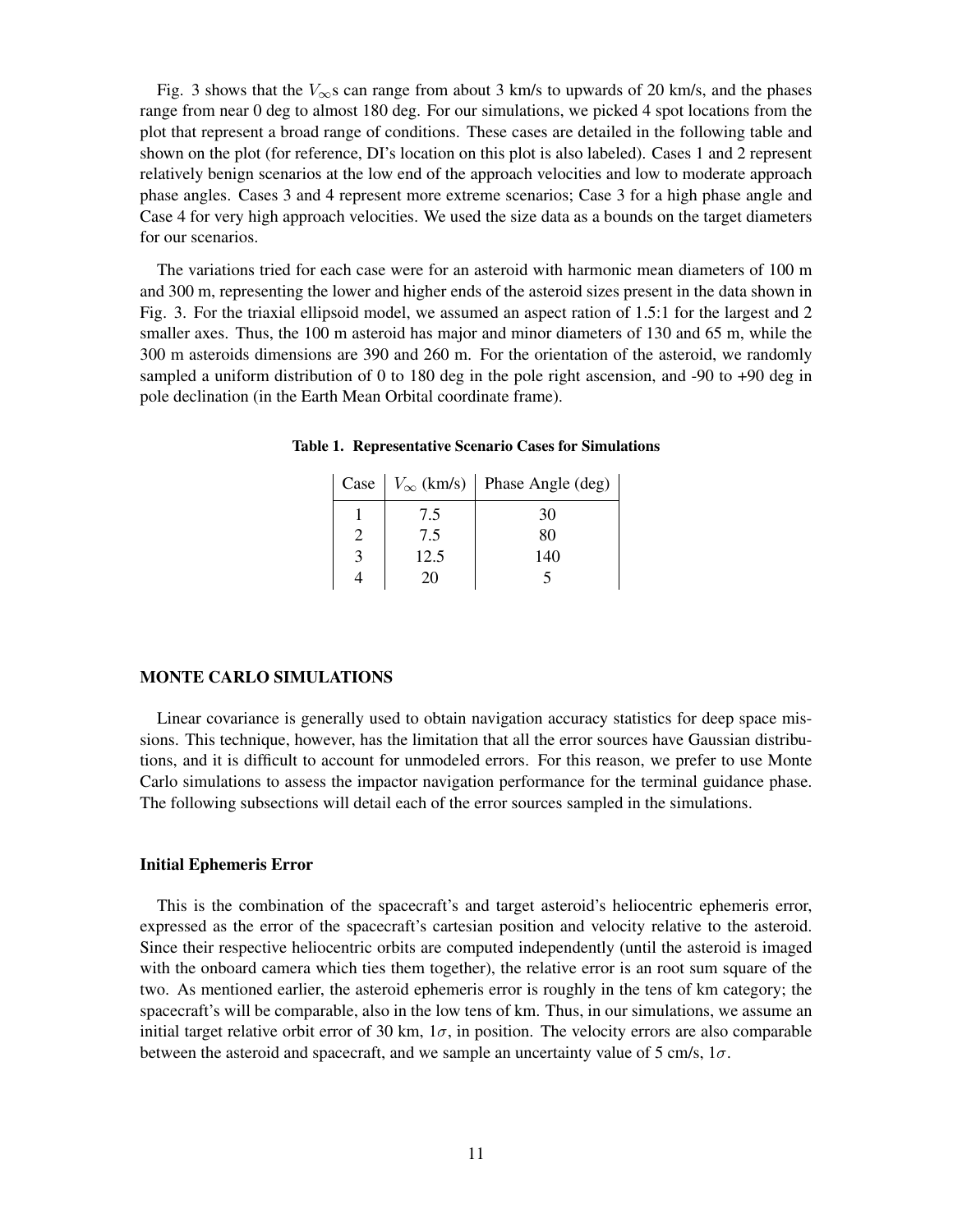#### Maneuver Execution Error

This error accounts for the difference between the desired  $\Delta V$  for a maneuver and the burn that is actually executed. The causes for the error include sources such as limitations on the accelerometer measurements which cut the burn at the desired  $\Delta V$ , plume impingement, thruster alignment errors, and attitude errors. Assuming that the spacecraft thrusters are balanced (ideally no net translational  $\Delta V$  on the spacecraft if thrusters are used to make attitude changes), we also subsume the unbalanced component of turns for the maneuver into the execution error model. The model itself uses the Gates method, which describes the execution error having a fixed and proportional component for the burn value and the pointing.<sup>[13](#page-17-2)</sup> The following table lists the values used in the simulations.

| Parameter              | Error Sampling( $1\sigma$ ) |  |
|------------------------|-----------------------------|--|
| Fixed magnitude        | $4.3$ mm/s                  |  |
| Proportional magnitude | 10%                         |  |
| Fixed direction        | $4 \text{ mm/s}$            |  |
| Proportional direction | $3.1\%$                     |  |

<span id="page-11-1"></span>Table 2. Gates Maneuver Execution Error Model Parameters

#### Gyro Errors

<span id="page-11-0"></span>If attitude knowledge comes from ACS using IMU propagation, then the errors accumulated by the gyros needs to be included. This includes the initial attitude bias caused by the initialization of the absolute attitude from the last star tracker update, plus the gyro bias (which is actually an angle rate) and gyro angle random walk. The attitude bias we assume to be about 150 microrad  $1\sigma$  as a representative value; for the gyro bias and angle random walk, we take two values for a MIMU and SSIRU class gyros. The values for these are given in the following table.

| Gyro        |                | Rate Bias ( $1\sigma$ )   Angle Random Walk |  |
|-------------|----------------|---------------------------------------------|--|
|             | $(\text{deg})$ | $(\text{deg}/\sqrt{\text{hr}})$             |  |
| <b>MIMU</b> | 0.005          | 0.005                                       |  |
| <b>DIMU</b> | 0.0005         | 0.0005                                      |  |

Table 3. Sample gyro errors.

# Scene Generation

In order to get accurate impact statistics, it is important to simulate the image processing as close to reality as possible. Thus, we want to generate photorealistic images for both unresolved and resolved images; the former is important since centroids are obtained in reality to subpixel accuracy. Currently, we have the capability to model the asteroid as a triaxial ellipsoid, and given the dimensions of the ellipsoid and its inertial orientation, a realistic scene can be generated. This is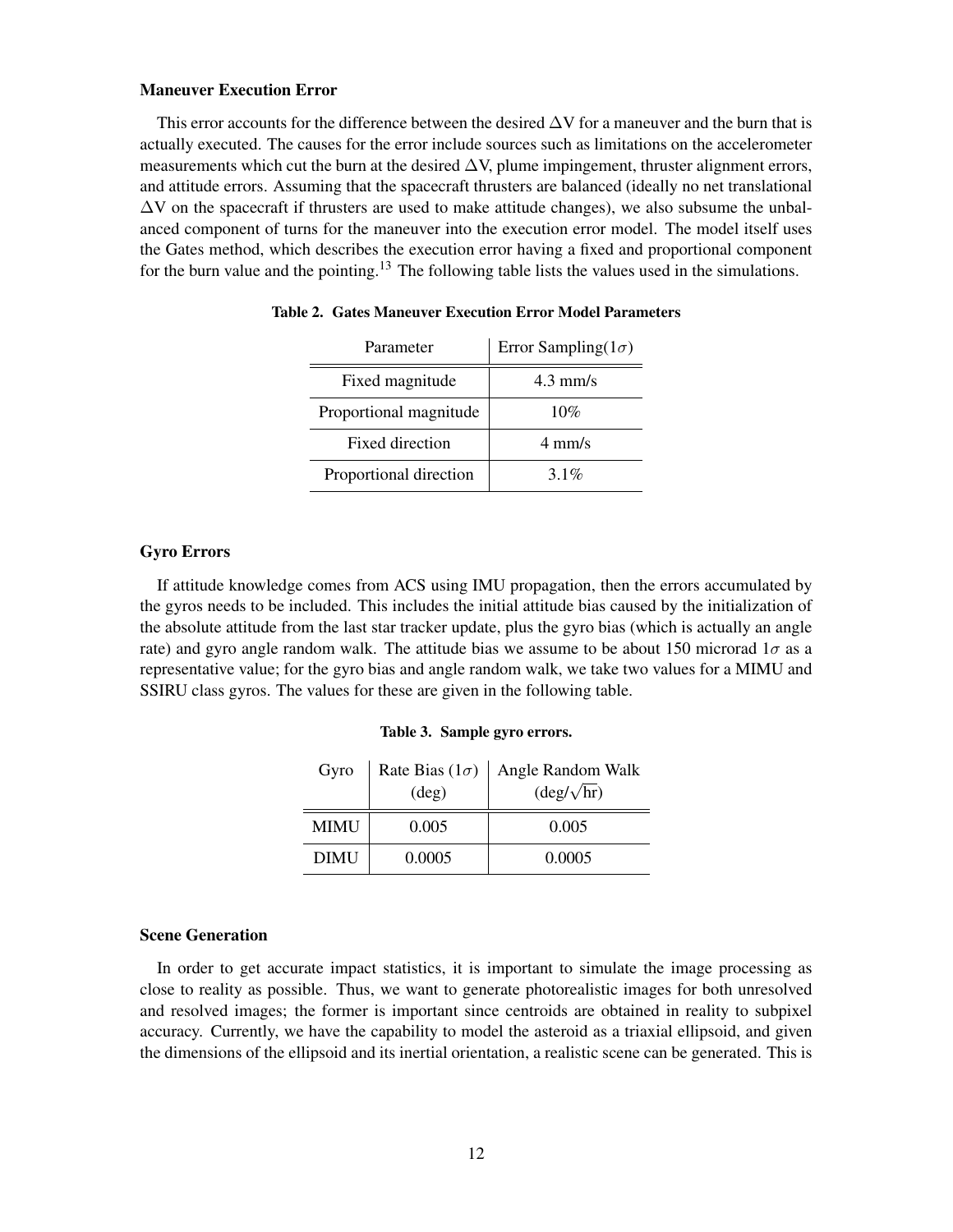done by finding the illumination level of points on the body by tracing the rays from the camera to the object. The equations that determine the illumination are provided in [\[14\]](#page-17-3). Subpixel resolution is obtained by dividing each pixel into smaller sections for tracing the rays, and each of these is convolved with the PSF before summing up the intensities at the pixel level. The amount of subdivision was determined by experimentation; a factor of 2-3 smaller than the angular size of the object was found to be sufficient.

# Simulation Setup

The simulation setup was as follows. For each Monte Carlo run, the filter is initialized at about E-2 hours, with a priori values of the state being an ideal trajectory which impacts the center of the comet. The a priori sigmas on the estimated parameters set to be 50 km in position and 10 cm/s in velocity. In the IMU attitude reference mode, the four bias and drift parameters are included in the estimate list with a prior sigmas of 20 pixels and 0.005 pixels/s (MIMU), or 20 pixels and 0.00024 pixels/s (SSIRU). At 2 minute intervals, the scene is generated based on propagation of the "truth" trajectory, which is randomly sampled using the statistics given above for the ephemeris errors. In the IMU mode, the "truth" attitude is randomly sampled from the initial attitude, rate and random walk statistics show in Table [3.](#page-11-0) The image is generated based on the truth and passed to the AutoNav system. After 30 minutes, 15 images have been processed by AutoNav and the first OD is performed. Subsequently, an OD solution is done after every image. The OD is cutoff 2 minutes prior to the maneuver, and the filtered state information is used to predict the miss distance, from which a maneuver is computed. The computed maneuver is used to propagate the spacecraft state in the OD filter; for the "truth" trajectory, maneuver execution errors are added by sampling the statistics in Table [2](#page-11-1) and applying the Gates model. After each maneuver, the filter is reinitialized to start at the first image after the maneuver, and the image processing/OD procedure is performed again. Between ITMs 1 and 2, the image frequency is increased to 1 minute intervals, and between ITMS 2 and 3, it is increased even further to 30 sec intervals. As the truth trajectory either crosses the surface of the triaxial ellipsoid, or it is determined to have passed by the asteroid, the simulation is stopped and the relevant parameters (surface point of impact or closest altitude on flyby, magnitudes of maneuvers, OD errors) stored. The process is then repeated for as many Monte Carlo samples as needed. The camera parameters used for all the simulations was the same as that on the DI impactor, with an IFOV of 10  $\mu$ rad.

# MONTE CARLO RESULTS

Before describing the results of the full set of simulations, we did a preliminary Monte Carlo analysis to determine, in a general sense, what the effect of the most critical parameter, the attitude knowledge error, is to the OD solution and hence, targeting accuracy. For this set of simulations, instead of creating simulated images, we simply used the ideal center of the target in the image as the observation to eliminate asteroid size and phase effects, and set the maneuver execution error to 0. We used the following scenario as a reasonable representative:

- Asteroid approach velocity of 10 km/s
- Camera with 10 microrad IFOV
- Maneuvers at  $E 1$  hour,  $E 30$  min, and  $E 5$  minutes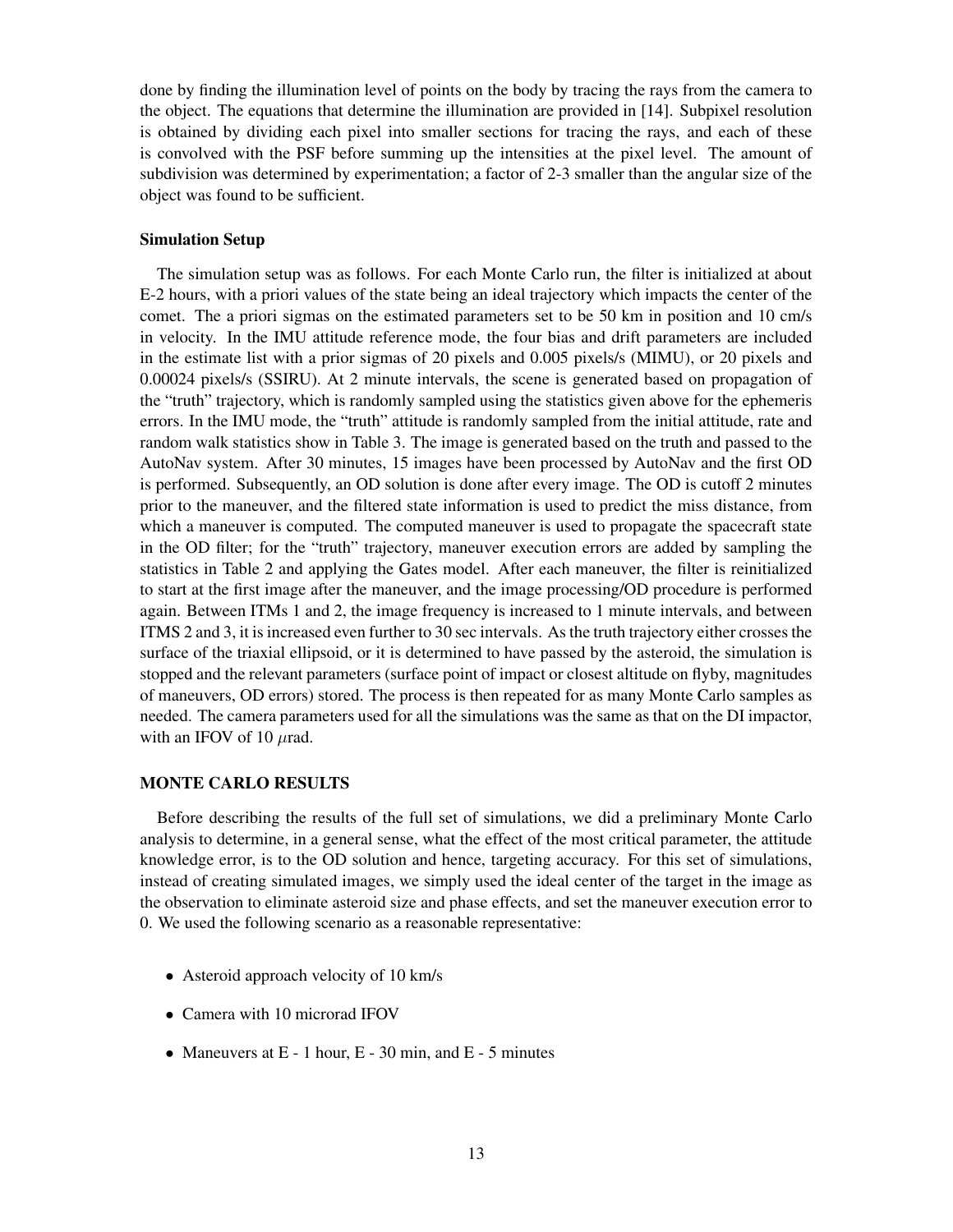Sampling the initial spacecraft target relative state and attitude errors, we performed a Monte Carlo simulation with attitude knowledge errors of 0 (stellar mode), MIMU level, and SSIRU level. We then collected the information about the miss distance in the asteroid-centered B-plane, plotting the cumulative probability of miss distances at increments starting from 10 m on up. The result is shown in Fig. [4](#page-13-0) for the three attitude knowledge cases. From this, it can be seen that in the stellar reference case, 100% of the cases are reached at a miss distance of 25 m; for the SSIRU, this is reached by 50 m, and for the MIMU, it occurs only at about 400 m. Thus, we can infer that if the target asteroid is less than about 400 m, the project will have to commit to either spending money on the higher quality gyro, or find a combination of camera and approach asymptote that allows for visible stars up to the final image. Conversely, if stellar reference is available during approach, the size of the asteroid can be fairly small and still have a reasonable chance of impacting. Based on this result, for the subsequent analysis we did not include results for the MIMU gyros since all our sample asteroids were less than 300 m in diameter.



<span id="page-13-0"></span>Figure 4. Cumulative probability as a function of miss distance for three attitude modes

Table [4](#page-14-0) shows the results of the full simulation (including simulated images and maneuver execution errors) for each of the cases for the stellar reference and SSIRU attitude knowledge cases, for the 100 m asteroid and the 300 m asteroid. The results are given in terms of the percentage of time the spacecraft impacted the asteroid for each scenario. Immediately obvious from this table is the sensitivity to both attitude reference and the phase angle. Cases 2 and 3, which have approach phases of 80 and 140 deg, respectively, have noticeably lower chances of success than the others. For Case 3 in particular, the odds of hitting a 100 m asteroid are barely above 50%, thus pointing to a scenario which should be avoided if possible. The reason the high phase is a problem can be seen from Figure [5,](#page-15-0) which shows a zoomed-in view of what the asteroid looks like at the final image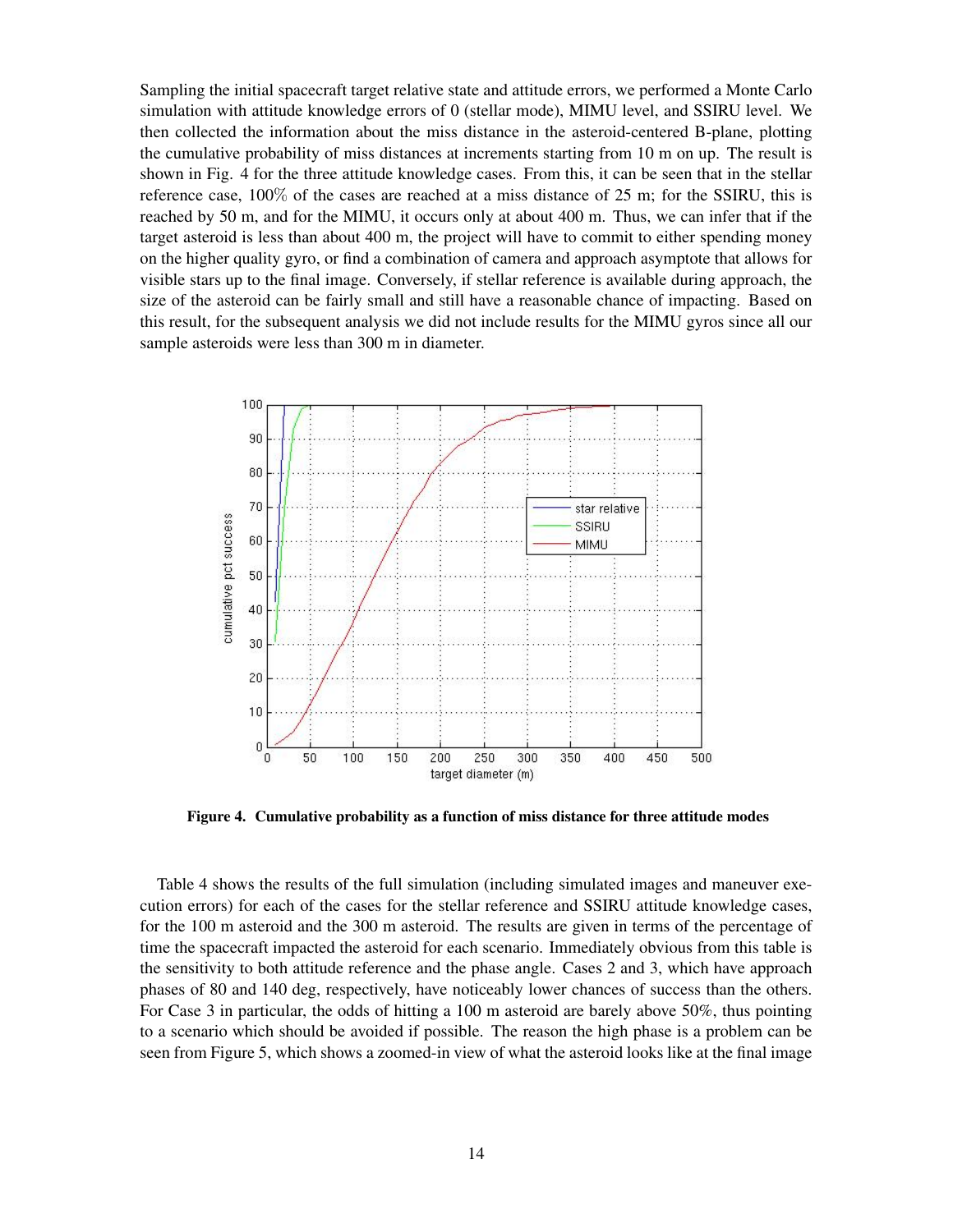taken before ITM3 at the phase angles represented by Cases 2, 3, and 4. Also shown on the plots is the computed COB (blue  $o$ ), and the true center of the object (red  $+$ ). At 5 deg, the two are almost on top of each other, but for 140 deg, the COB, due to the PSF, is very near the edge of the physical object. To see how bad this effects the targeting, Figure [6](#page-16-10) shows, for the Case 3 100 m altitude with SSIRU, a histogram of the altitude of the miss cases. All the misses were within 90 m, except for two cases (not shown on the histogram) where the failure was catastrophic, over 100 km. However, since overall the targeting did relatively well, the probability of hitting a 300 m asteroid are still fairly good as can be seen in the results in Table [4.](#page-14-0)

<span id="page-14-0"></span>One somewhat surprising result of this analysis was that the very high velocity case had relatively few misses, except for the 100 m asteroid with SSIRU attitude reference. In this scenario, the last image was taken at E-2 min, where the asteroid was roughly 4 pixels across - not enough to clearly see the shape. Nevertheless, due to the fact that the centroid is so close to the true object center as seen in Fig. [5\(a\),](#page-15-1) the OD was accurate enough to do precise targeting. This result is promising, as it means that deflections can be increased with higher  $V_{\infty}$  without sacrificing targeting accuracy.

|      | Stellar reference |                 | <b>SSIRU</b>    |                 |
|------|-------------------|-----------------|-----------------|-----------------|
| Case | $100 \text{ m}$   | $300 \text{ m}$ | $100 \text{ m}$ | $300 \text{ m}$ |
|      | 98.8%             | $100.0 \%$      | 85.5%           | 100.0 $%$       |
| 2    | 96.5%             | 100.0%          | 73.8%           | 99.2%           |
| 3    | 56.6%             | 99.4%           | 53.8%           | 90.6%           |
| 4    | 100.0%            | 100.0%          | 75.4%           | 99.6%           |
|      |                   |                 |                 |                 |

Table 4. Probability of asteroid impact

# **CONCLUSIONS**

This paper expanded on the experience with high velocity impactor missions obtained from DI and quantified targeting accuracies for a variety of scenarios. It was shown that the attitude reference used and approach phase angles were the primary drivers of the accuracies. The results were shown for asteroid sizes almost two orders of magnitude smaller than the DI target. With the accuracies obtained, reasonably high confidence of achieving mission success for most of the scenarios that will be faced. Nevertheless, work is still needed to improve accuracies in the cases where the odds are low of impacting. In particular, the need for stable attitude reference may drive the cost for demonstration missions too high to be feasible. And, although workarounds using existing methodologies exist, the need to make the mission robust indicate that better OD/filtering strategies would be helpful. Future work will focus on this aspect, as well as increasing the fidelity of various aspects of the simulation, including using more unusual shape models, and incorporating finite duration burns.

# ACKNOWLEDGEMENTS

The authors would like to thank Ed Riedel at JPL for creating the code used to create photorealistic images.

The research described in this paper was carried out at the Jet Propulsion Laboratory, California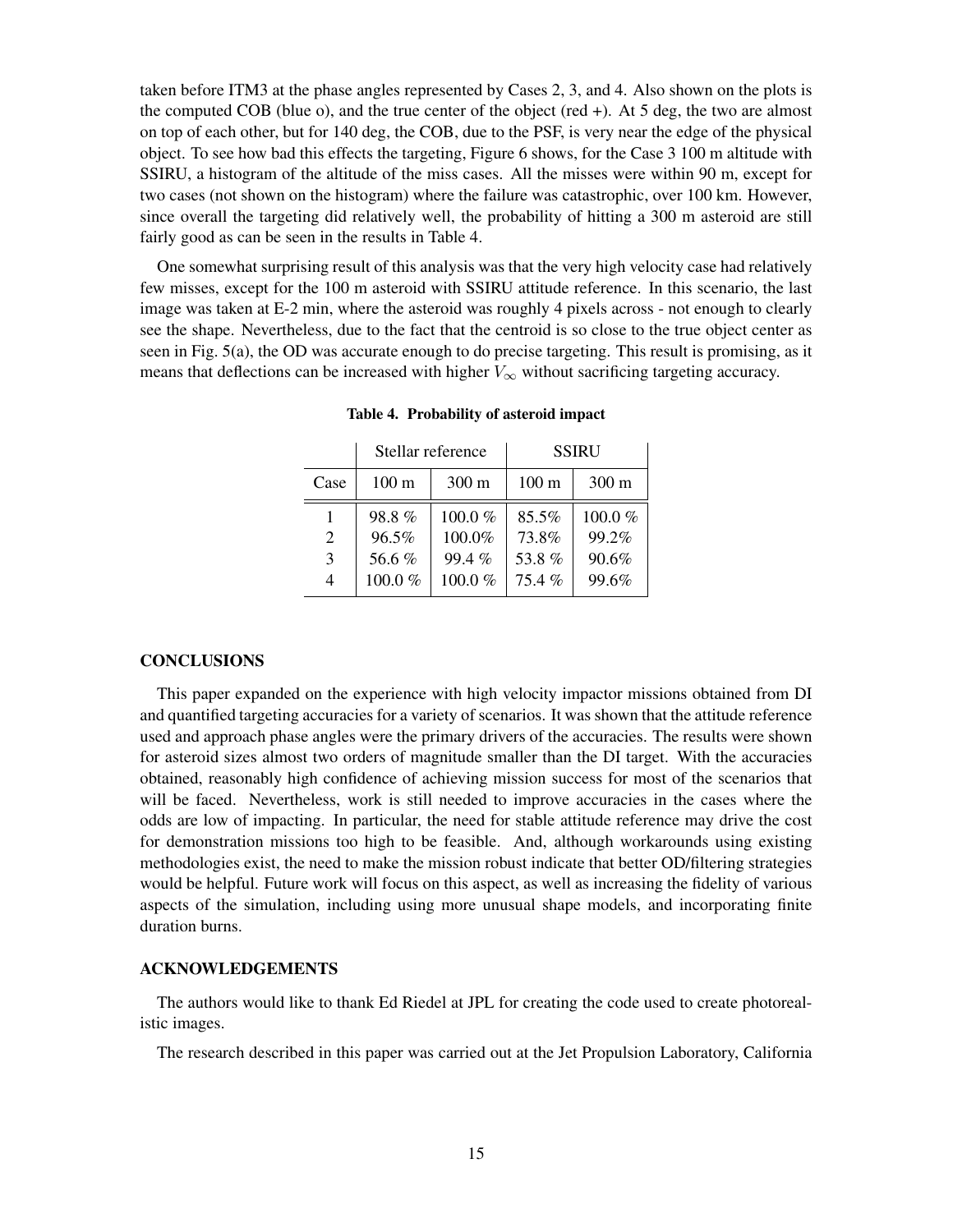<span id="page-15-1"></span>

(a) Phase  $= 5 \text{ deg}$ 



(b) Phase  $= 80 \text{ deg}$ 



(c) [Phase =  $140 \text{ deg}$ 

<span id="page-15-0"></span>Figure 5. Final Image Before ITM3 for 3 Phase Angles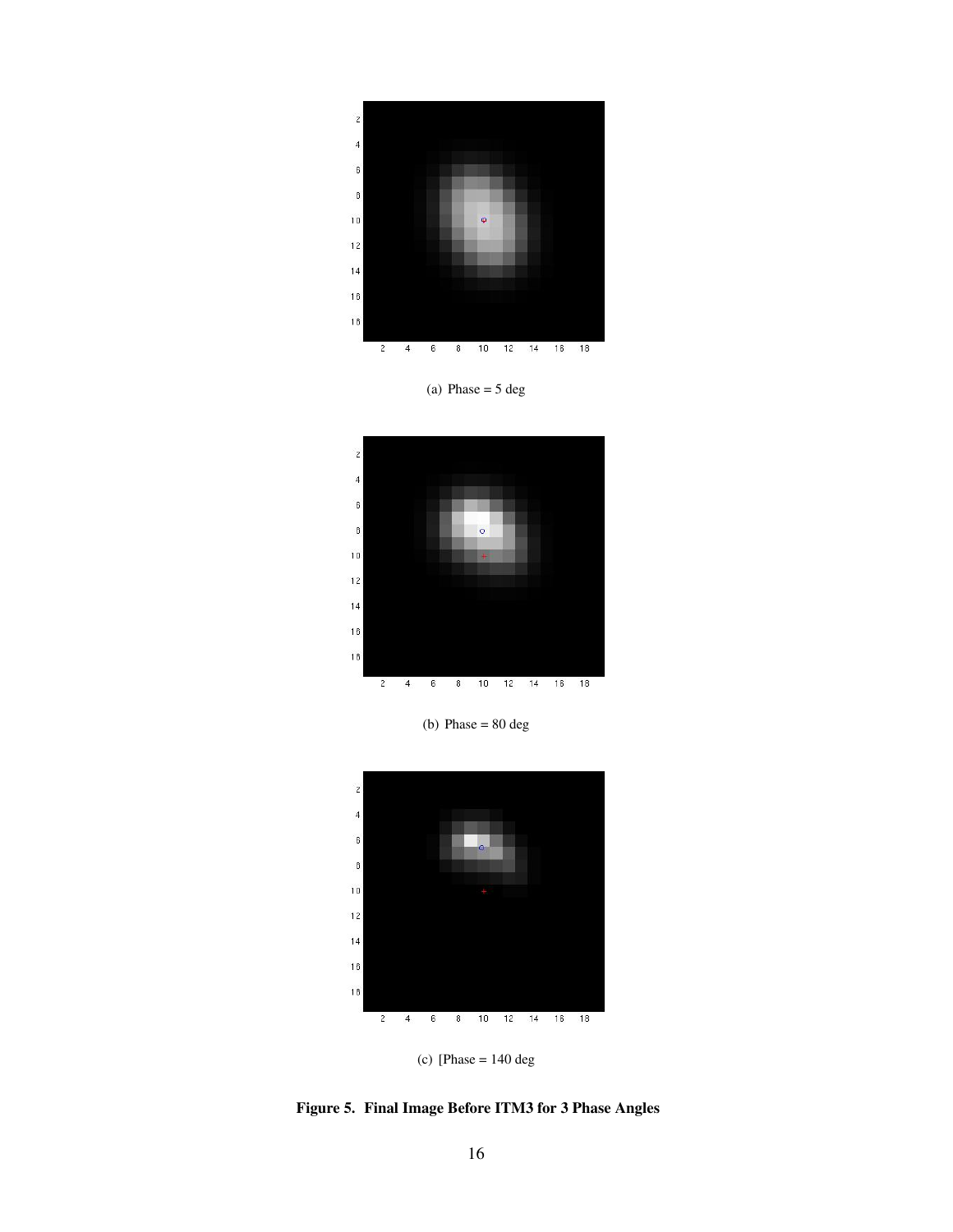

<span id="page-16-10"></span>Figure 6. Histogram of the Miss Distance Altitude for Case 3

Institute of Technology, under a contract with the National Aeronautics and Space Administration. Copyright (c) 2011 California Institute of Technology. U.S Government sponsorship acknowledged.

# **REFERENCES**

- <span id="page-16-0"></span>[1] D. Yeomans, *Near-Earth Objects: Finding Them Before They Find Us*. Princeton, NJ: Princeton University Press, 1st ed., 2012.
- <span id="page-16-1"></span>[2] S. Hernandez and B. W. Barbee, "Design of Spacecraft Missions to Test Kinetic Impact for Asteroid Deflection," *AAS/AIAA Space Flight Mechanics Conference*, February 2012. Paper AAS 12-129.
- <span id="page-16-2"></span>[3] L. Wood, "The Evolution of Deep Space Navigation: 1962-1989," *AAS Guidance and Control Conference*, February 2008. Paper AAS 08-051.
- <span id="page-16-3"></span>[4] S. Bhaskaran, M. Abrahamson, S. Chesley, M. Chung, A. Halsell, R. Haw, C. Helfrich, D. Jefferson, B. Kennedy, T. McElrath, W. Owen, B. Rush, J. Smith, T. Wang, and C. Yen, "Navigation of the EPOXI Spacecraft to Comet Hartley 2," *AAS/AIAA Astrodynamics Specialist Conference*, July 2011. Paper AAS 11-486.
- <span id="page-16-4"></span>[5] S. Bhaskaran, "Autonomous Navigation for Deep Space Missions," *SpaceOps 2012 Conference*, June 2012. Stockholm, Sweden.
- <span id="page-16-5"></span>[6] J. R. and, "Configuring the Deep Impact AutoNav System for Lunar, Comet and Mars Landing," *AIAA/AAS Astrodynamics Specialist Conference*, August 2008. Paper AIAA 2008-6940.
- <span id="page-16-6"></span>[7] D. Kubitschek, N. Mastrodemos, R. Werner, B. Kennedy, S. Synnott, G. Null, S. Bhaskaran, J. Riedel, and A. Vaughan, "Deep Impact Autonomous Navigation: The Trials of Targeting the Unknown," *AAS Guidance and Control Conference*, February 2006. Paper AAS 06-081.
- <span id="page-16-7"></span>[8] D. Yeomans, P. Chodas, M. Keesey, S. Ostro, J. Chandler, and I. Shapiro, "Asteroids and Comets Using Radar Data," *Astronomical Journal*, January 1992. Vol. 103, pp. 303-317.
- <span id="page-16-8"></span>[9] W. Owen, "Methods of Optical Navigation," *AAS/AIAA Space Flight Mechanics Conference*, February 2011. Paper AAS 11-215.
- <span id="page-16-9"></span>[10] M. Abrahamson, B. Kennedy, and S. Bhaskaran, "AutoNav Design and Performance for the EPOXI Hartley 2 Flyby," *SpaceOps 2012 Conference*, June 2012. Stockholm, Sweden.